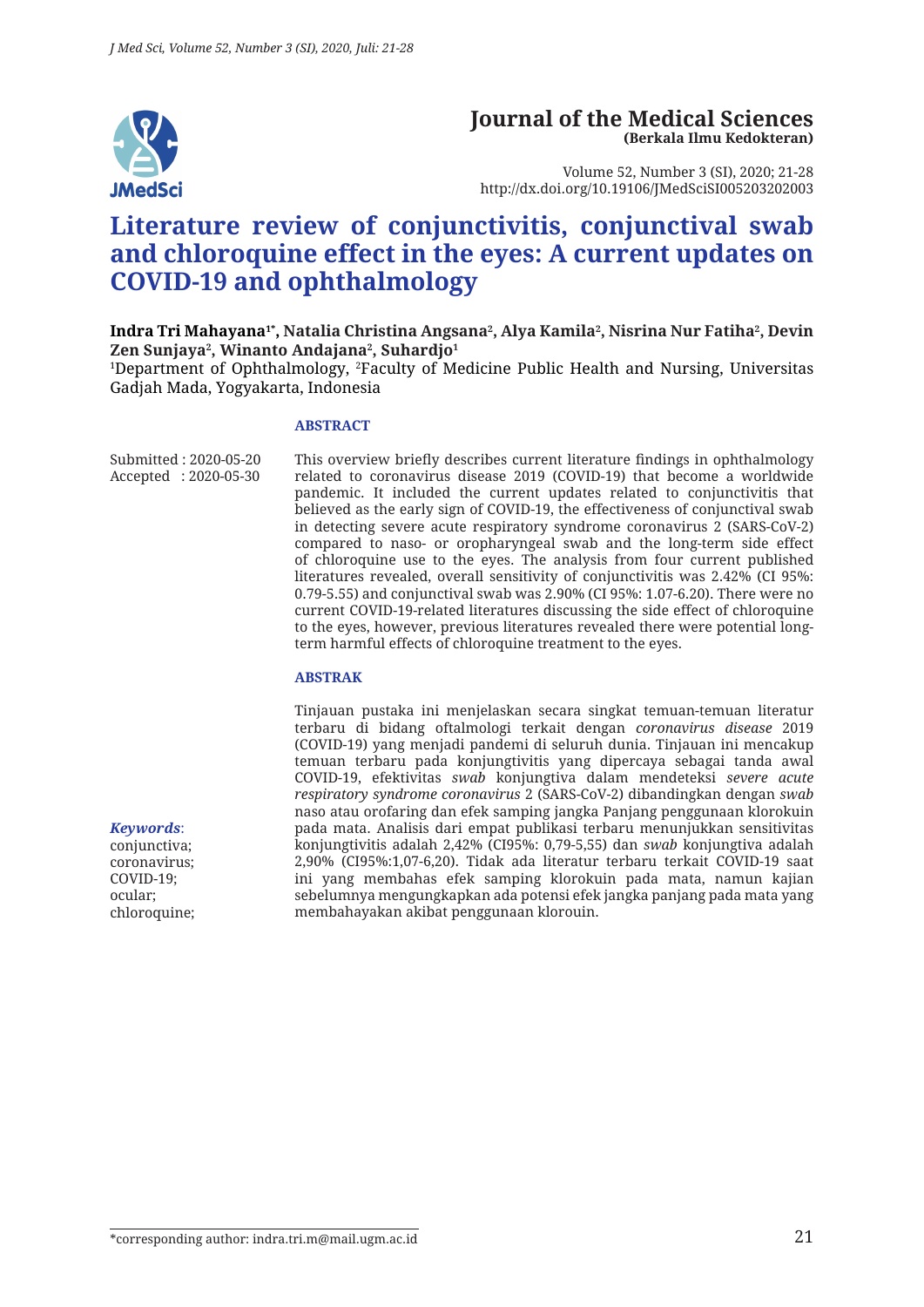# **INTRODUCTION**

Many experts believed that conjunctivitis as the early sign of coronavirus 2019 (COVID-19). It based on the findings that some cases of COVID-19 may have conjunctivitis manifestation and upon conjunctival swab of the patients, several of them yielded positive results for COVID-19 viral nucleic acid.1 Conjunctival congestion was among the least common symptoms occurring at only 0.8% even lower than diarrhea occurring in 3.8% of the population.2

There were attempts to find an easier way to collect sample of severe acute respiratory syndrome 2 (SARS-CoV-2) other than from naso- or oropharyngeal swab. Conjunctival swab technique has been used to obtain conjunctival specimens from patients suspected infected by SARS-CoV-2. This technique aims to collect tears and conjunctival secretions from patients. The examiner should open the lower lid of each patient and wipe the conjunctiva of the patient's lower eyelid fornix using a disposable sampling swab without anesthesia.<sup>1</sup>

COVID-19 is a new emerging viral disease and no antiviral treatments have been approved. However, there were several attempts have been proposed to treat this disease such as lopinavir/ ritonavir (400/100 mg every 12 h) as well as the administration of chloroquine (500 mg every 12 h) or hydroxychloroquine (200 mg every 12 h). Therefore, the safety issue regarding those regiments to the eyes has raised. This study aimed to decipher how sensitive is conjunctivitis as a sign of COVID-19 and conjunctival swab in detecting SARS-CoV-2 as well as to inform the potential long-term harmful effect of chloroquine use to the eyes.

### **MATERIALS AND METHODS**

A systematic literature search was undertaken during the period of April-May 2020 from PUBMED database and other additional sources (i.e: Google Scholar). PICO framework was used to identify the research problems related to conjunctivitis, conjunctival swab, and chloroquine for literature review (TABLE 1). Keywords for schematic review were conjunctivitis OR ocular AND COVID-19 OR SARS-CoV-2; Conjunctival swab OR ocular AND COVID-19 OR SARS-CoV-2, chloroquine OR hydroxychloroquine AND COVID-19 OR SARS-CoV-2 (FIGURE 1). Papers were examined in terms of percentages of conjunctivitis and positive conjunctival swab in COVID-19 as well as current findings of chloroquine administration in COVID-19. Percentages of conjunctivitis and positive conjunctival swab from current literature (January 2020-current) were analyzed for sensitivity and specificity diagnostic tests.

| Variable          | Patients/<br>Population | Intervention | Comparison                      | Outcome                                            |
|-------------------|-------------------------|--------------|---------------------------------|----------------------------------------------------|
| Conjunctivitis    | COVID-19                | N/A          | Naso- or<br>oropharyngeal swab  | Diagnostic value of<br>conjunctivitis              |
| Conjunctival Swab | COVID-19                | N/A          | Naso- or<br>oropharyngeal swab  | Diagnostic value of<br>conjunctival swab           |
| Chloroquine       | COVID-19                | Chloroquine  | Other treatment for<br>COVID-19 | Retinotoxicity or other<br>ophthalmic side effects |

TABLE 1. PICO framework for identifying the research problems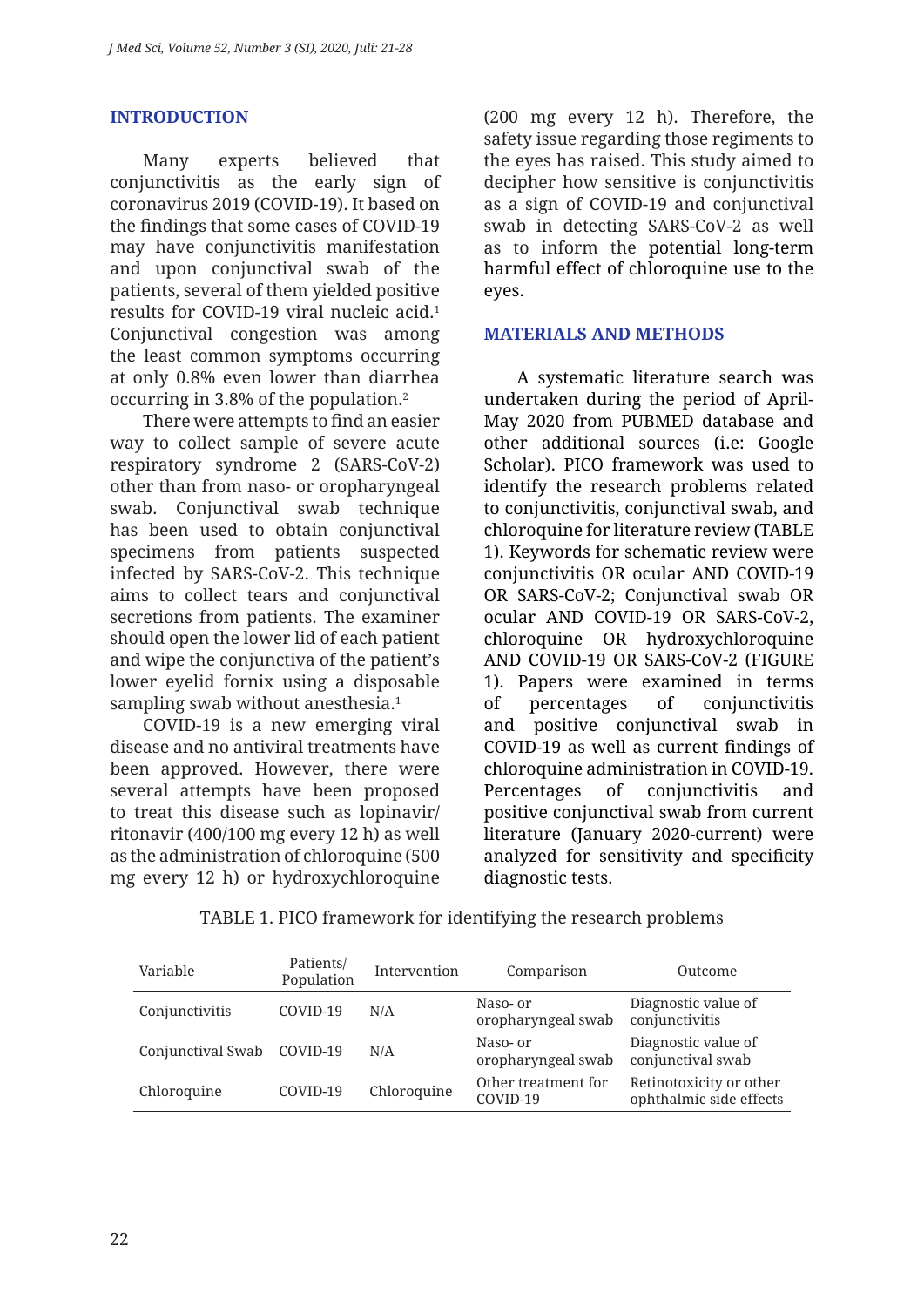

FIGURE 1. PRISMA chart of systematic review

#### **RESULTS**

Diagnostic characteristics analysis of conjunctivitis and conjunctival swab were sensitivity, specificity, positive, predictive value (PPV), negative predictive value (NPV), and accuracy. TABLE 2 shows the sensitivity and specificity of conjunctivitis as the sign of COVID 19, and was revealed that overall sensitivity and specificity were 2.42 (0.79- 5.55) and 100 (91.59-100), respectively.

TABLE 2. Diagnostic analysis of conjunctivitis in COVID-19.

| Variable    | Xia et al. $1$             | Zhou et al. <sup>5</sup> | Wu et al. <sup>6</sup>     | Deng <i>et al.</i> <sup>7</sup> | Overall                    |
|-------------|----------------------------|--------------------------|----------------------------|---------------------------------|----------------------------|
| Sensitivity | 4.0<br>$(0.10 - 20.35)$    | 1.54<br>$(0.04 - 8.28)$  | 10.71<br>$(2.27 - 28.23)$  | $\Omega$<br>$(0-4.02)$          | 2.42<br>$(0.79 - 5.55)$    |
| Specificity | 100<br>$(39.76 - 100)$     | 100<br>$(15.81 - 100)$   | 100<br>$(69.15-100)$       | 100<br>$(85.75-100)$            | 100<br>$(91.59-100)$       |
| <b>PPV</b>  | 100                        | 100                      | $\overline{\phantom{0}}$   |                                 | 100                        |
| <b>NPV</b>  | 14.29<br>$(13.33 - 15.29)$ | 3.03<br>$(2.94 - 3.12)$  | 28.57<br>$(26.03 - 31.26)$ | 21.05                           | 17.21<br>$(16.91 - 17.52)$ |
| Accuracy    | 17.24<br>(5.85-35.77)      | 4.48<br>$(0.93 - 12.53)$ | 34.21<br>$(19.63 - 51.35)$ | 21.05<br>$(13.98 - 29.69)$      | 18.88<br>$(14.21 - 24.3)$  |

Note: All data were in percentage (CI95%); PPV: positive predictive value; NPV: negative predictive value.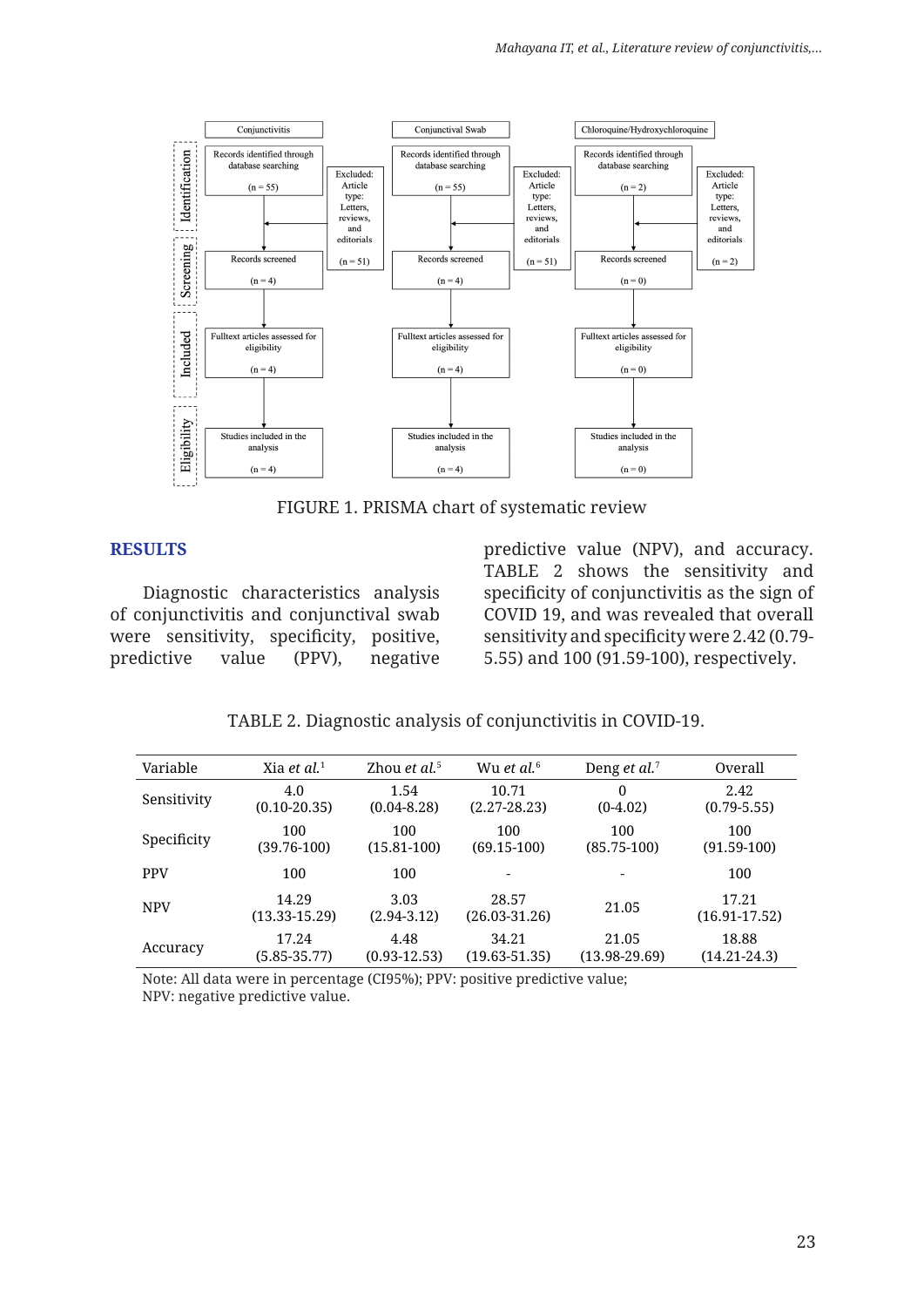TABLE 3 shows the sensitivity and specificity of conjunctival swab as the sign of COVID-19. The sensitivity and specificity were 2.90 (1.07-6.20) and 100 (91.59-100), respectively. A very low sensitivity means that there were many

false negative results, and thus many cases of COVID-19 were missed when using conjunctivitis as sign of COVID-19 as well as conjunctival swab for SARS-CoV-2 detection.

| Variable    | Xia et al. $1$             | Zhou et al. <sup>5</sup> | Wu et al. <sup>6</sup>     | Deng <i>et al.</i> <sup>7</sup> | Overall                    |
|-------------|----------------------------|--------------------------|----------------------------|---------------------------------|----------------------------|
| Sensitivity | 3.85                       | 4.76                     | 7.14                       | 0                               | 2.90                       |
|             | $(0.10-19.64)$             | $(0.99 - 13.26)$         | $(0.88 - 23.50)$           | $(0-4.02)$                      | $(1.07 - 6.20)$            |
| Specificity | 100                        | 100                      | 100                        | 100                             | 100                        |
|             | $(39.76 - 100)$            | $(36.76 - 100)$          | $(69.15-100)$              | $(85.75-100)$                   | $(91.59-100)$              |
| <b>PPV</b>  | 100                        | 100                      | 100                        |                                 | 100                        |
| <b>NPV</b>  | 13.79<br>$(12.90 - 14.73)$ | 6.25<br>$(5.93 - 6.58)$  | 27.78<br>$(25.76 - 29.89)$ | 21.05                           | 17.28<br>$(16.95 - 17.62)$ |
| Accuracy    | 16.67                      | 10.45                    | 31.58                      | 21.05                           | 19.28                      |
|             | (5.64-34.72)               | $(4.3 - 20.35)$          | $(17.50 - 48.65)$          | $(13.98 - 29.69)$               | $(14.57 - 24.73)$          |

TABLE 3. Diagnostic analysis of conjunctival swab in COVID-19

Note: All data were in percentage (CI95%); PPV: positive predictive value; NPV: negative predictive value.

There were no current clinical trials investigating the potential side-effect of chloroquine treatment for COVID-19 to the eyes.

# **DISCUSSION**

# **Is conjunctivitis the early sign of COVID-19?**

From four current literature, the diagnostic test analysis revealed that conjunctivitis showed a very low sensitivity. Therefore, many cases of COVID-19 might be missed when conjunctivitis is used as sign to diagnose COVID-19. A case report of a 30 y.o patient with confirmed COVID-19 developed bilateral conjunctivitis on day 13 with a positive conjunctival swab for COVID-19.3 Another case reported ocular manifestation of keratoconjunctivitis occurred as the initial medical presentation of COVID-19. The patient's main symptoms were red eye with watery discharge and upon conjunctival swab, the result yielded positive for COVID-19. Despite the positive COVID-19 result, the patient had a mild respiratory symptom without fever.4

It was also found that conjunctiva and corneal epithelial also expressed ACE2 although the expression was only slight. It was likely caused the binding of COVID-19 which explains the ocular findings of COVID-19 viral nucleic acid.<sup>8</sup> Peng and Zhou<sup>9</sup> concluded that COVID-19 is less likely transmitted via conjunctiva which means the detection of COVID-19 in tears and conjunctival secretions in patients exhibiting symptoms of conjunctivitis is a coincident event rather than causative of COVID-19 infection of the conjunctiva.9

#### **Is conjunctival swab effective in detecting SARS-CoV-2?**

Conjunctival swab technique is used to obtain conjunctival specimens which consists of tears and conjunctival secretions samples taken from lower eyelid fornix. In the present literature review, similar as the conjunctivitis result low sensitivity in conjunctival swab suggested that conjunctival swab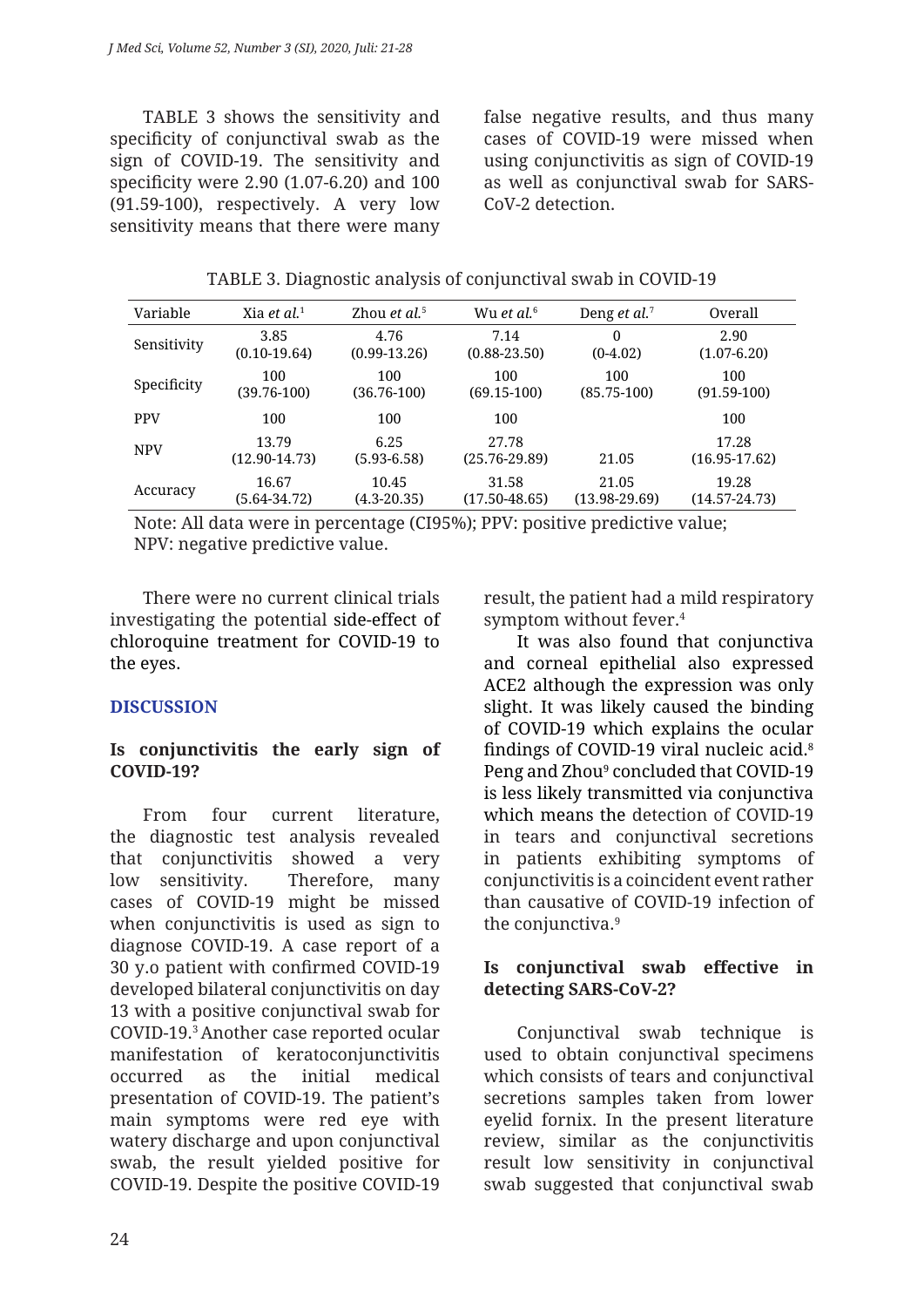diagnostic value was very low for SARS-CoV-2 detection. Furthermore, low negative predictive value reveals that when conjunctival swab yielded no virus detected, the patient still has very high probability having COVID-19.

Numerous studies have previously found no superiority of conjunctival swab compared to nasopharyngeal swab. For instance, a cross-sectional study of 72 patients with laboratory confirmed COVID-19 RT-PCR assay showed only 2 patients had the ocular manifestation of conjunctivitis and only one patient had positive COVID-19 upon conjunctival swab.10 From the experience of SARS-COV, there was a prospective interventional case series study that was conducted to identify the SARS-CoV virus in tear secretions and conjunctival cells of patients that is confirmed positive SARS-CoV in Prince of Wales Hospital, Hongkong. The study result showed that 17 patients are confirmed positive after being tested with paired convalescent sera. Then, the specimen sample including nasopharyngeal aspirate and stool, tear swab, and conjunctival scraping were taken from these patients. Among these 17 patients, there were five samples from nasopharyngeal aspirate and stool specimens that were tested positive using RT-PCR, but there were no specimens from tear swab and conjunctival scraping that are tested positive. This could be caused by the RT-PCR test itself. RT-PCR is known to be very specific but lacks sensitivity, so the negative test result can be false negative and do not exclude the presence of the virus. The study could not completely exclude the presence of virus in tear secretion, but it was clear that conjunctival swabs and conjunctival scraping are not useful samples for confirming or excluding the diagnosis of SARS-CoV<sub>.11</sub>

Although the risk of ocular infection of COVID-19 was low, the transmission of COVID-19 through the ocular surface must not be ignored. The infectious droplets may easily contaminate the conjunctival epithelium. It was also recommended for all ophthalmologists to wear protective eyewear in examining suspected cases.<sup>12</sup>

# **Is chloroquine as COVID-19 treatment is safe for eyes?**

Chloroquine is a medication used to prevent and cure malaria but now is only used in areas where malaria remains sensitive to its effects and use as prophylaxis in areas that are resistant to this medication.13 Besides the antimicrobial effect, chloroquine was found to be efficient in inhibiting virus replication cycles such as rabies virus, poliovirus, HIV, hepatitis A virus, hepatitis C virus, influenza A and B viruses, influenza A H5N1 virus, Chikungunya virus, Dengue virus, Zika virus, Lassa virus, Hendra and Nipah viruses, Crimean–Congo hemorrhagic fever virus and Ebola virus, as well as various DNA viruses such as hepatitis B virus and herpes simplex virus.14

Chloroquine has multiple mechanisms on the virus, especially in coronavirus. By interfering with viral particles binding to their cellular cell surface receptor. Chloroquine can inhibit a step of the viral cycle life. Chloroquine can also interfere with the post-translational modification of viral proteins. Besides interfering with the life cycle of the virus, chloroquine can impair the proper maturation of viral protein by pH modulation.14 *In vitro* study found evidence of the ability of chloroquine to inhibit SARS-CoV-2 activity.15

The empirical evidence for the effectiveness of chloroquine in COVID-19 is currently very limited but the first clinical trial data were published on the March 17th 2020. The study showed all patients who were treated with a combination of chloroquine and azithromycin tested negative on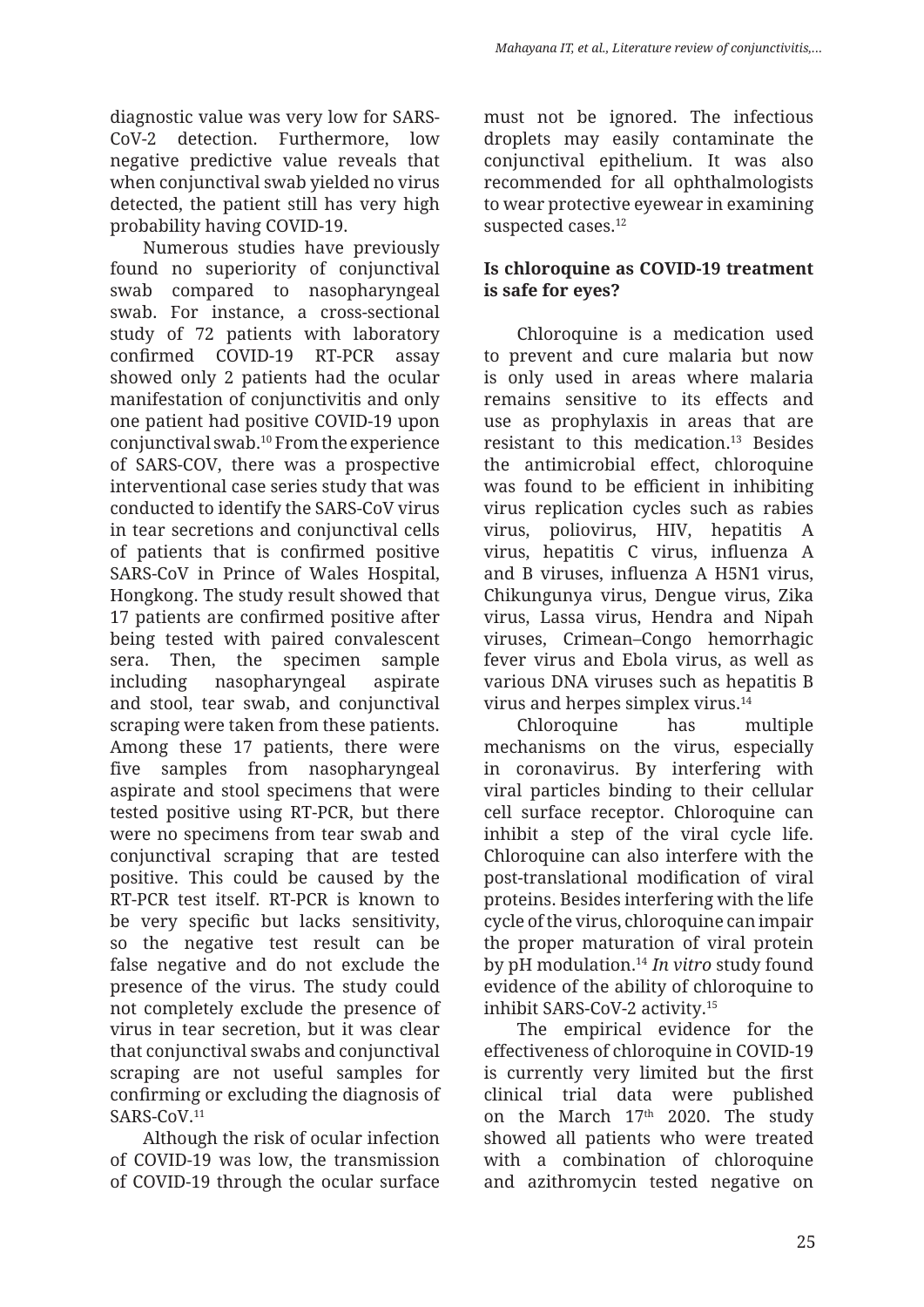day 6. The authors argued that this finding speaks to the effectiveness of chloroquine and a potential synergistic effect of its combined treatment with azithromycin.16

It is not fully clear how chloroquine caused toxicity in the eye. In one study, high doses have an acute effect on retinal cell metabolism. Studies have shown that the drug affects the metabolism of retinal cells and also binds to melanin in the retinal, which could explain the persistent toxicity after discontinuation of the medication.17 This can happen because chloroquine binds to melanin within retinal pigment epithelial cells, and it is resulting in long term damage to macula photoreceptors (FIGURE 2). These mechanisms may lead to clinically characteristic "bull's eye" maculopathy after chronic exposure to both agents even in the safe dose, in early stages is reversible but leads to irreversible loss of central vision in long term, reduced visual acuity, scotoma formation, and/or color vision deficits.18 Bull'seye maculopathy caused by a ring of parafoveal retinal depigmentation that spared a foveal island.<sup>19</sup>



FIGURE 2. Proposed pathophysiology in chloroquine retinal toxicity<sup>17-19</sup>

American Academy of Ophthalmology reported that the most significant major risk factors for chloroquine retinal toxicity are high dose and long duration of use.19 The maximum daily dose of chloroquine is ≤2.3 mg/kg of real body weight. But various treatment guidelines worldwide are well beyond the recommended dosage regimen.20 Although the fact that doses for chloroquine exceed the recommended dosage regimen, the treatment may still be considered relatively safe for retinal toxicity. This is because irreversible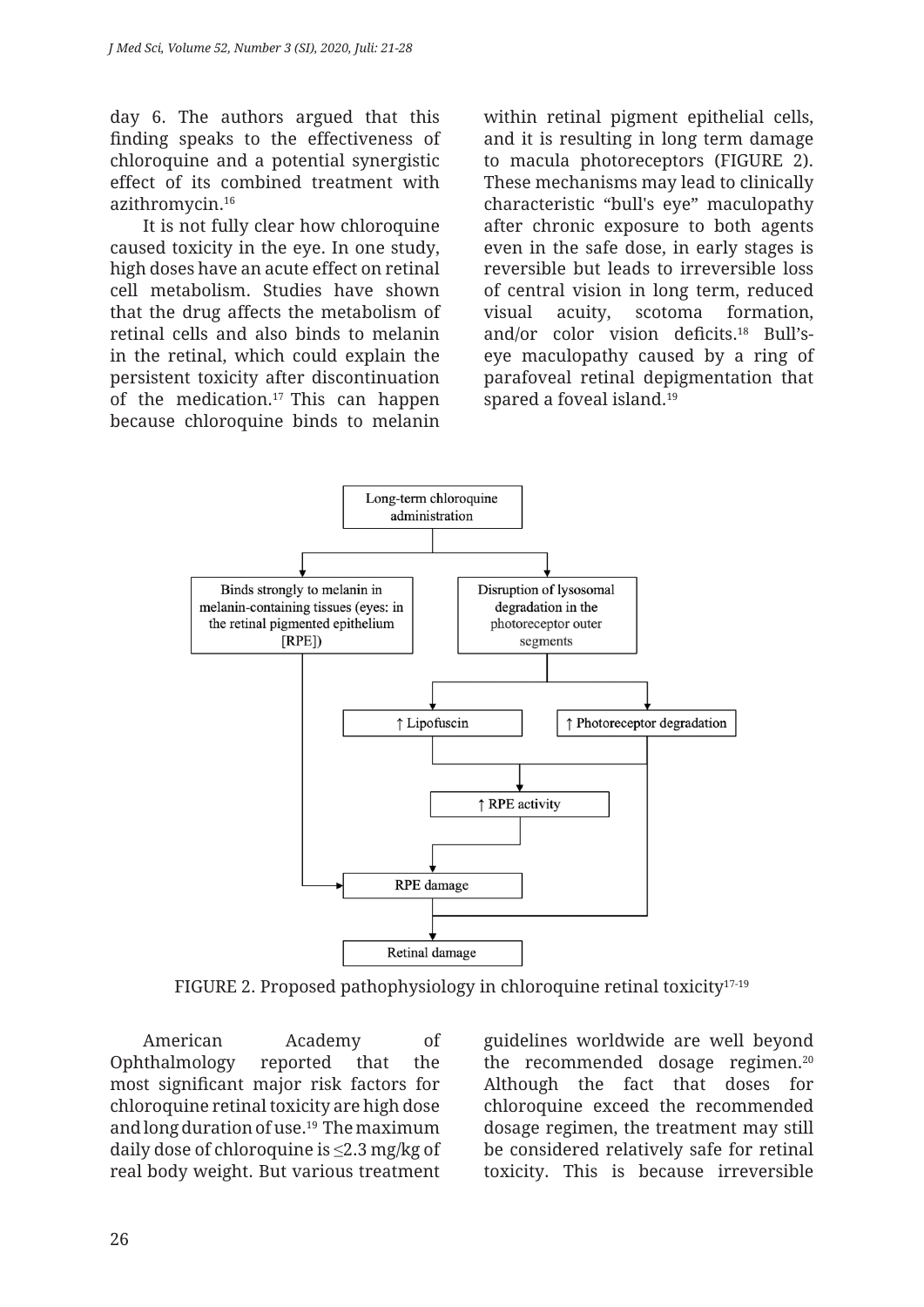retinal damage and visual loss, requires exposure for a long period, generally above five years. The recommendation suggested for the screening for retinal toxicity from chloroquine is within the first year of use and after a year of use for chloroquine and screening should be conducted sooner if the major risk factors are present. $21$  In this pandemic condition, routine baseline ocular examination for patients with COVID-19 is not absolutely necessary but should be considered if the number of medical personnel is adequate. But it is necessary to take a history of ocular disease in patients who are older than 50 years before giving a treatment, especially macular disease<sup>20</sup>

## **CONCLUSION**

The analysis from the present literature review revealed that from four current published literatures, the overall sensitivity of conjunctivitis and conjunctival swab are very low. There are no current COVID-19-related literature discussing the side effect of chloroquine to the eyes, although previous literature suggested there is potential long-term harmful effect of chloroquine treatment for COVID-19 to the eyes.

# **ACKNOWLEDGEMENT**

We thank our colleagues from Department of Ophthalmology, Faculty of Medicine Public Health and Nursing, Universitas Gadjah Mada, Yogyakarta, Indonesia who provided insight and expertise that greatly assisted this paper development, although they may not agree with all of the interpretations/ conclusions of this paper.

## **REFERENCES**

1. Xia J, Tong J, Liu M, Shen Y, Guo D. Evaluation of coronavirus in tears and conjunctival secretions of patients with SARS-CoV-2 infection. J Med Virol 2020; 92(6):589-94. https://doi.org/10.1002/jmv.25725

- 2. Guan W, Ni Z, Hu Y, Liang W, Ou C, He J, *et al.* Clinical Characteristics of Coronavirus Disease 2019 in China. N Engl J Med 2020; 382:1708-20. https://doi.org/10.1056/ NEJMoa2002032
- 3. Chen L, Liu M, Zhang Z, Qiao K, Huang T, Chen M, *et al.* Ocular manifestations of a hospitalised patient with confirmed 2019 novel coronavirus disease. Br J Ophthalmol 2020; 104(6):748-51 https:// doi .org/ 10.1136/ bjophthalmol-2020-316304
- 4. Cheema M, Aghazadeh H, Nazarali S, Ting A, Hodges J, McFarlane A, *et al.* Keratoconjunctivitis as the initial medical presentation of the novel coronavirus disease 2019. (COVID-19). Can J Ophthalmol 2020; S0008-4182(20):30305-7.

https://doi.org/10.1016/j.jcjo.2020.03.003

5. Zhou Y, Zeng Y, Tong Y, Chen C. Ophthalmologic evidence against the interpersonal transmission of 2019 novel coronavirus through conjunctiva. Med Rxiv 2020.

https:// $d$ oi. org/10.1101/2020.02.11.20021956

- 6. Wu P, Duan F, Luo C, Liu Q, Qu X, Liang L, *et al.* Characteristics of ocular findings of patients with coronavirus disease 2019 (COVID-19) in Hubei Province, China. JAMA Ophthalmol 2020; 138(5):575-8. https:// doi .org/ 10.1001/ jamaophthalmol.2020.1291
- 7. Deng C, Yang Y, Chen H, Chen W, Chen Z, Ma K, *et al.* Ocular detection of SARS-CoV-2 in 114 Cases of COVID-19 pneumonia in Wuhan, China: an observational study 2020. https://doi.org/10.2139/ssrn.3543587
- 8. Sun Y, Liu L, Pan X, Jing M. Mechanism of the action between the SARS-CoV S240 protein and the ACE2 receptor in eyes. Int J Ophthalmol 2006; 6:783-6.